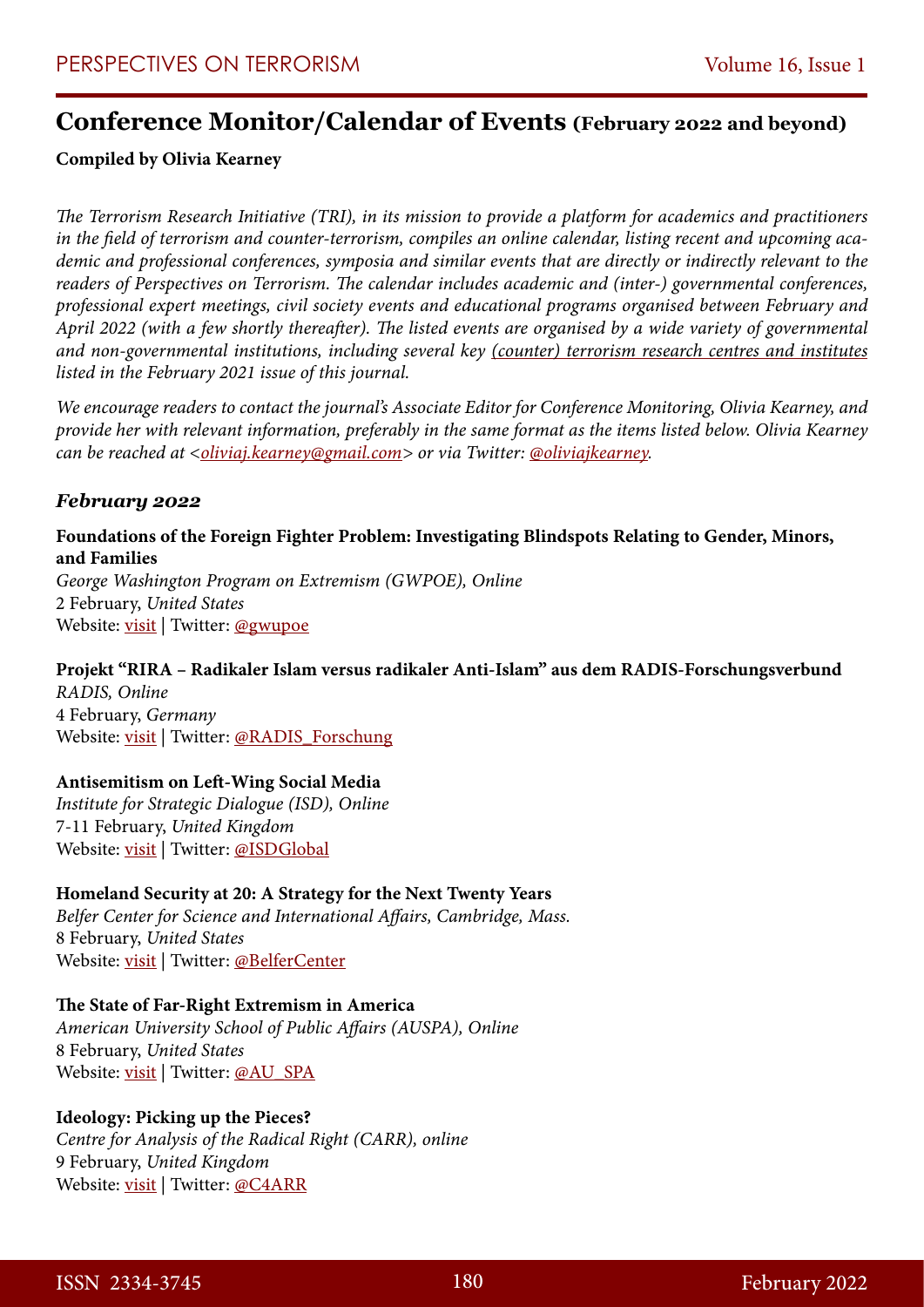### **Normalization to the Right: Analyzing the Micro-Politics of the Far Right**

*Center for Research on Extremism (C-REX), Online* 10 February, *Norway* Website: [visit](https://www.sv.uio.no/c-rex/english/news-and-events/events/) | Twitter: [@CrexUiO](https://twitter.com/CrexUiO)

### **Book Talk: "The Islamic State in Africa"**

*Egmont Royal Institute for International Relations, Online* 10 February, *Belgium* Website: [visit](https://www.egmontinstitute.be/events/book-talk-the-islamic-state-in-africa/) | Twitter: [@EgmontInstitute](https://twitter.com/Egmontinstitute)

#### **Conflict and Violent Extremism in Southeast Asia**

*National Consortium for the Study of Terrorism and Responses to Terrorism (START), Online* 11 February, *United States* Website: [visit](https://www.start.umd.edu/events/conflict-and-violent-extremism-southeast-asia) | Twitter: [@START\\_umd](https://twitter.com/START_umd)

#### **Conflict and Violent Extremism in Southeast Asia**

*United States Institute of Peace (USIP), Online* 11 February, *United States* Website: [visit](https://www.usip.org/events/conflict-and-violent-extremism-southeast-asia) | Twitter: [@USIP](https://twitter.com/USIP)

### **The New DHS National Terrorism Advisory System Bulletin:**

**A Conversation with John Cohen**

*George Washington Program on Extremism (GWPOE), Online* 15 February, *United States* Website: [visit](https://t.e2ma.net/click/lsm67d/xd71qefb/1c5axm) | Twitter: [@gwupoe](https://twitter.com/gwupoe)

#### **The US and Today's Foreign Policy Challenges**

*Center on National Security, Online* 15 February, *United States* Website: [visit](https://www.centeronnationalsecurity.org/the-us-and-todays-foreign-policy-challenges) | Twitter: [@CNSFordhamLaw](https://twitter.com/CNSFordhamLaw)

#### **Influence, Authoritarianism, and Cults**

*The International Center for the Study of Violent Extremism (ICSVE), Online* 15 February, *United States* Website: [visit](https://www.eventbrite.com/e/influence-authoritarianism-and-cults-tickets-261808264567) | Twitter: [@ICSVE](https://twitter.com/icsve)

#### **What the Taliban and QANON Have in Common**

*The Canadian Network for Research on Terrorism, Security and Society (TSAS), Online* 16 February, *Canada* Website: [visit](https://www.tsas.ca/tsas-event/what-the-taliban-and-qanon-have-in-common-m-juergensmeyer/) | Twitter: [@TSASNetwork](https://twitter.com/TSASNetwork)

### **Sahel: Vulnerable States and Violent Entrepreneurs**

*Norwegian Institute of International Affairs (NUPI), Online* 17 February, *Norway* Website: [visit](https://www.nupi.no/Arrangementer/2022/Sahel-saarbare-stater-og-voldelige-entreprenoerer) | Twitter: [@Nupinytt](https://twitter.com/nupinytt)

### **Offline Versus Online Radicalisation: Which is the Bigger Threat?**

*The Global Network on Extremism and Technology (GNET), Online* 21 February Website: [visit](https://us02web.zoom.us/webinar/register/WN_3NOKg0f2RZyVzwurNzokqg) | Twitter: [@GNET\\_research](https://twitter.com/GNET_research)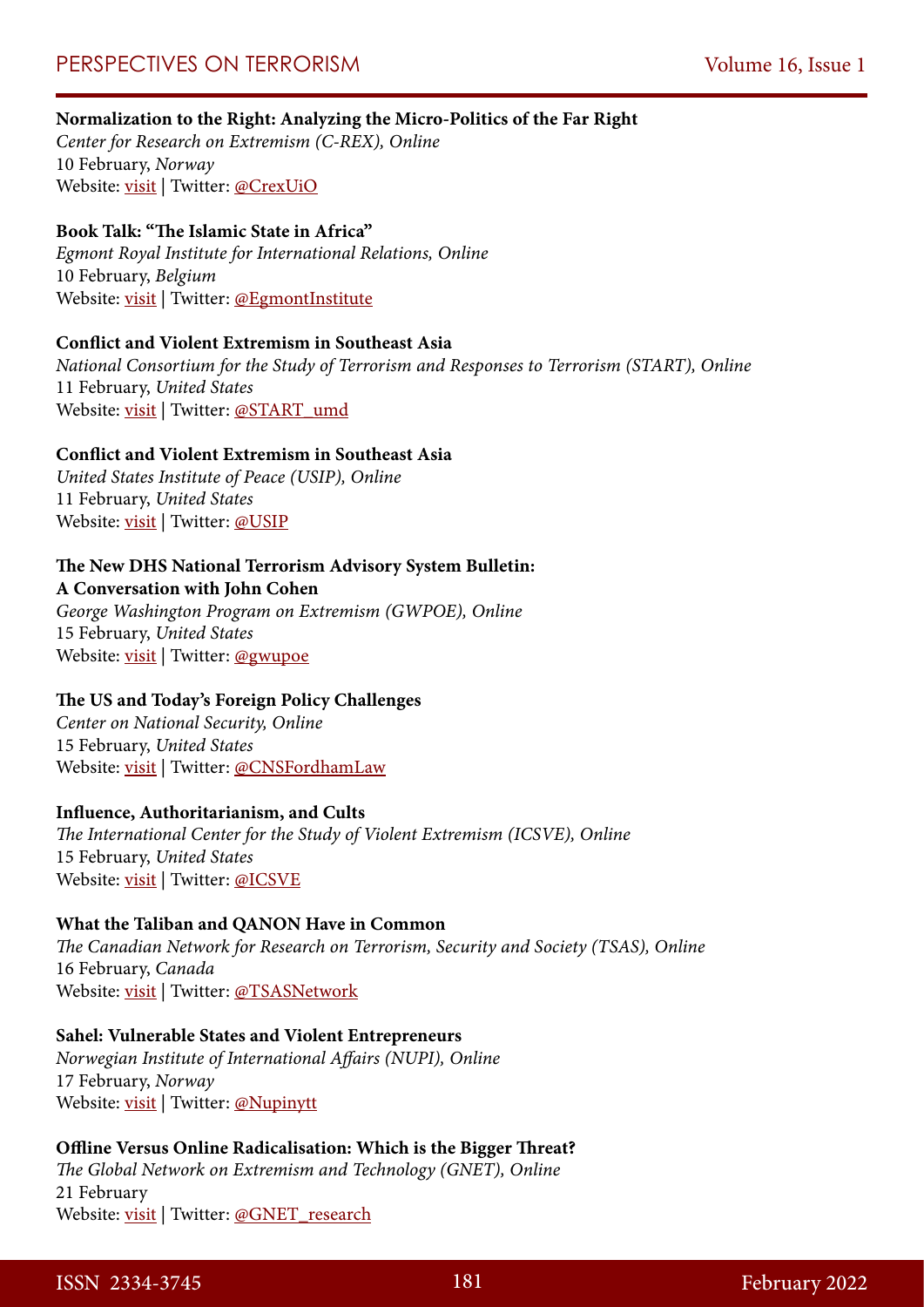### **UN in South Sudan: Risks and Opportunities in an Uncertain Peace Process**

*Norwegian Institute of International Affairs (NUPI), Online* 22 February, *Norway* Website: [visit](https://www.nupi.no/Arrangementer/2022/FN-i-Soer-Sudan-risiko-og-muligheter-i-en-usikker-fredsprosess) | Twitter: [@Nupinytt](https://twitter.com/nupinytt)

### **Political Ideology Today**

*Centre for Analysis of the Radical Right (CARR), Online*  23 February Website: [visit](https://www.radicalrightanalysis.com/category/upcoming/) | Twitter: [@C4ARR](https://twitter.com/C4ARR)

### **The Territories of European Jihadism with Dr. Hugo Micheron**

*Counter Extremism Project (CEP), Online* 23 February, *United Kingdom* Website: [visit](https://us02web.zoom.us/webinar/register/WN_ASe0DC_tSui3O-s0AH8b-A) | Twitter: [@CEPinEurope](https://twitter.com/CEPinEurope)

## **CTF Online Symposium No. 9: State Funding, Malign Influence and Terrorism Financing: Challenges for Europe**

*Project CRAAFT, Online* 24 February, *Belgium* Website: <u>visit</u> | Twitter: [@ProjectCRAAFT](https://twitter.com/projectcraaft)

### **Tech Against Terrorism E-learning Webinar Series**

*GIFCT, Online* 24 February Website: [visit](https://gifct.org/events/) | Twitter: [@GIFCT\\_official](https://twitter.com/GIFCT_official)

### *March 2022*

### **Soldiers of End-Times: Assessing the Military Effectiveness of the Islamic State**

*National Consortium for the Study of Terrorism and Responses to Terrorism (START), Online* 3 March, *United States* Website: [visit](https://www.start.umd.edu/events/soldiers-end-times-assessing-military-effectiveness-islamic-state) | Twitter: [@START\\_umd](https://twitter.com/START_umd)

### **Populism and the Future of Ideology Studies**

*Centre for Analysis of the Radical Right (CARR), Online*  9 March, *United Kingdom* Website: [visit](https://www.radicalrightanalysis.com/category/upcoming/) | Twitter: [@C4ARR](https://twitter.com/C4ARR)

### **Donald Trump and the Psychopathology of the Libertarian Right**

*Centre for Analysis of the Radical Right (CARR), Online*  23 March, *United Kingdom* Website: [visit](https://www.radicalrightanalysis.com/category/upcoming/) | Twitter: [@C4ARR](https://twitter.com/C4ARR)

### *April & Beyond 2022*

### **What Can We Learn From Interviewing 'Formers'** *Center for Research on Extremism (C-REX), Online* 12 May, *Norway* Website: [visit](https://www.sv.uio.no/c-rex/english/news-and-events/events/2021/webinar-methods-ethics/may12-what-can-we-learn-from-interviewing-%E2%80%98formers.html) | Twitter: [@CrexUiO](https://twitter.com/CrexUiO)

ISSN 2334-3745 182 February 2022